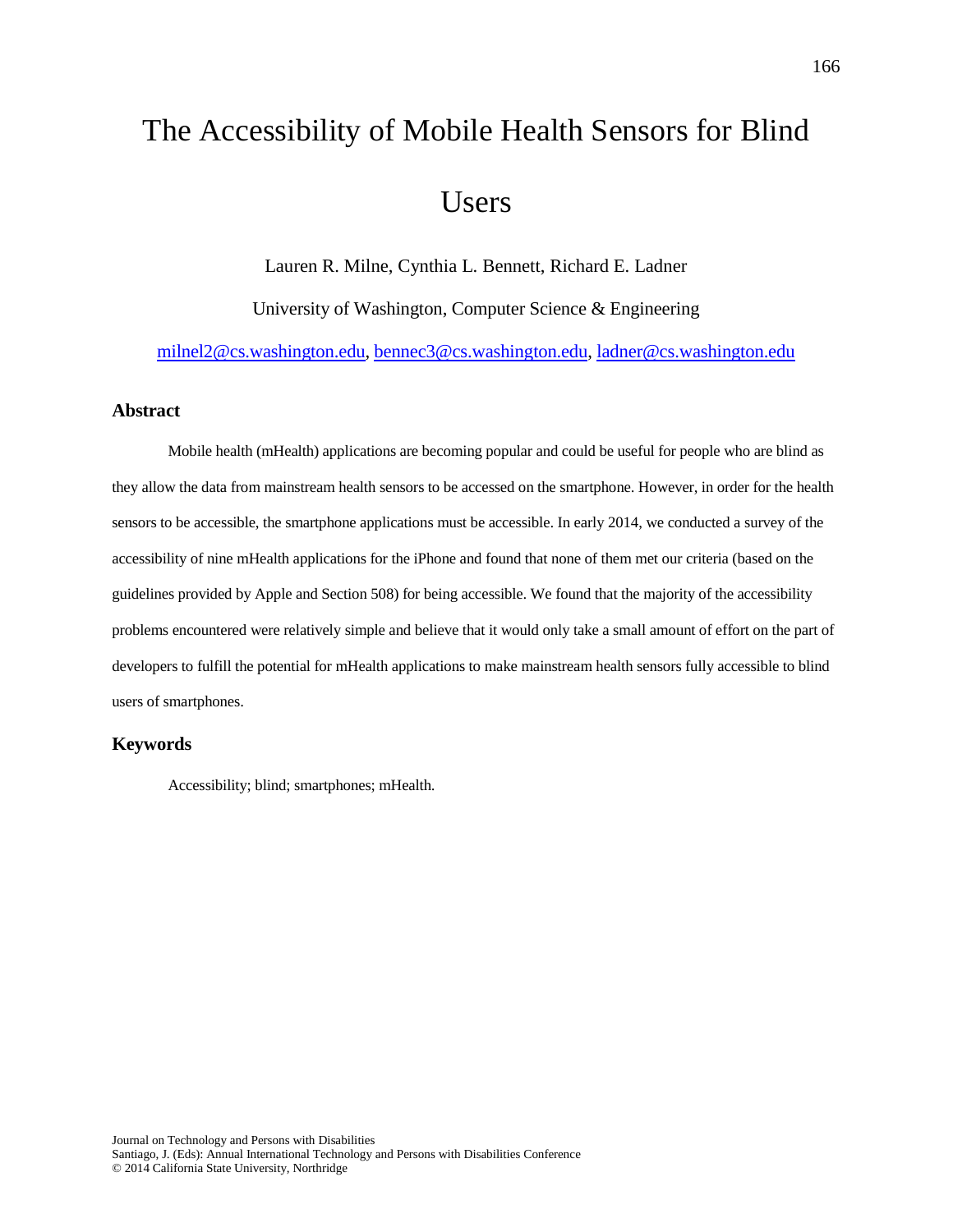### **Introduction**

A number of research studies suggest that blind people have worse health than those without disabilities (Capella-McDonnall; Thylefors). Because people who are blind are more likely to report poor or worsening health (Capella-McDonnall) and more likely to have serious health issues such as diabetes (Thylefors), they may benefit from health sensors, such as blood pressure monitors or scales, and it is important to ensure these devices are accessible.

Versions of these health sensors can now connect to smartphone applications (part of a larger group of applications called mHealth or mobile Health applications) to log health information. As the mainstream versions of many of these health sensors are not accessible on their own, connecting them to a smartphone equipped with a screen reader such as VoiceOver (iOS) or TalkBack (Android) could be a way to make these mainstream devices accessible out of the box for people who are blind. Because many of the applications and devices in the mHealth industry are targeted for the sighted community, they reach a larger consumer base and are likely to become widespread and less expensive than narrowly targeted assistive technology. However, because developers are not thinking about the broader market that includes blind customers, they may not be following the recommended accessibility guidelines provided for smartphones.

To determine the current state of the accessibility of mobile health sensors that connect to smartphones, we conducted a survey in March 2014 of commercial iPhone health applications and determined how accessible they were with VoiceOver. We did not examine other accessibility features such as the ability to zoom, the use of high contrast or large print. We looked at mHealth applications that connected to different types of external sensors including blood glucose monitors and blood pressure monitors, as we were interested in whether the smartphone applications succeeded in making a previously non-accessible device accessible. We found that none of the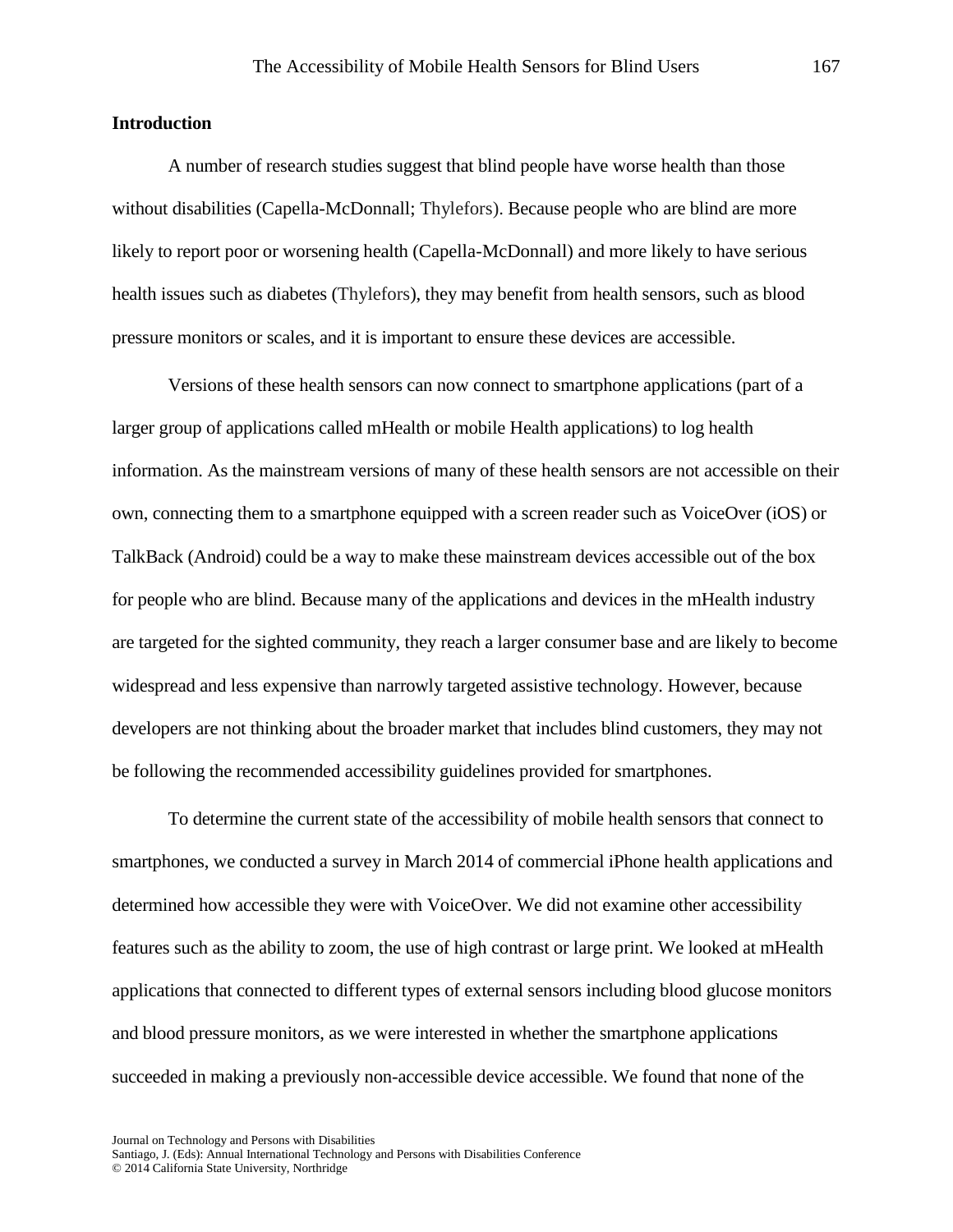applications surveyed met all of the accessibility standards that we established based on iOS and Section 508 accessibility guidelines.

## *Related Work*

# **mHealth Applications**

There are a number of reviews of smartphone medical applications (Mosa, Terry), but these reviews focus on healthcare practitioners' use of smartphones and do not consider accessibility. We have found no academic reviews of mobile healthcare applications from an accessibility lens. However, within the blind community, people often generate lists of the most accessible applications, which can include health applications, such as those listed in "Apps for the Blind" (see citation).

#### **Accessibility Guidelines for Smartphones**

To the best of our knowledge, there is no universal set of guidelines for smartphone accessibility. Instead, some smartphone companies have developed a set of specific guidelines for their own products: Apple provides "Accessibility Guidelines for iOS", and Android has an "Accessibility Developer Checklist." These guidelines vary based on the screen readers and the other features available on the smartphones. In general, these guidelines recommend that all elements of the screen report themselves to the screen reader (or other accessible device) and that the applications be navigable by switching the focus from one element to another. In the best case, this means that elements are accessible to screen readers, Braille displays, and other assistive technology.

More broadly, the US Federal government has standards set out in the Section 508 amendment to the Rehabilitation Act (Rehabilitation Act. *Section 508 Standards Guide)* that apply to all information technology provided by Federal agencies. Section 508 has standards for software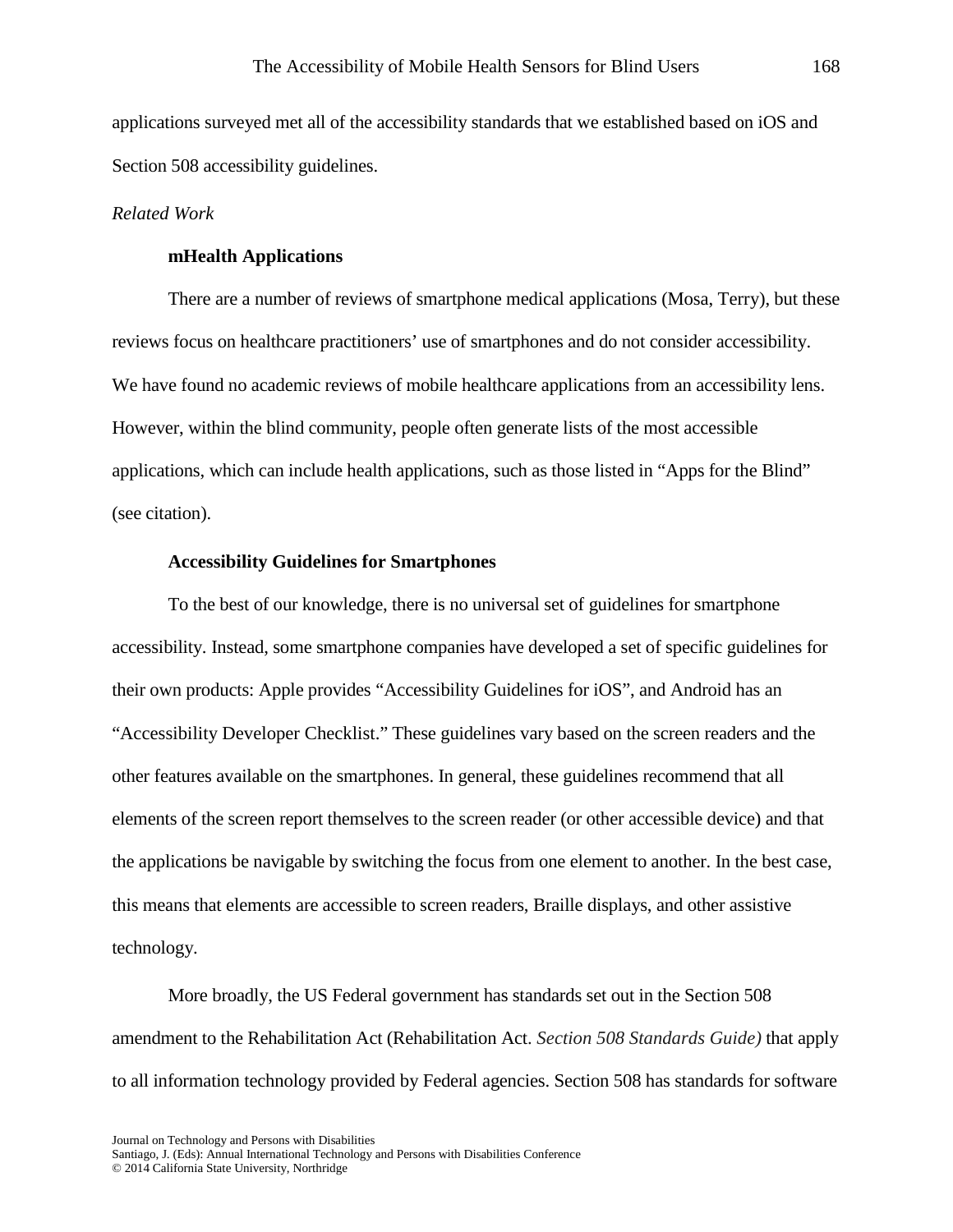applications, portable computers and telecommunication devices. These standards are broad, but include elements applicable to smartphone applications.

#### **Accessibility Guidelines for Webpages**

Although there is no universal accessibility standard for smartphones, there are standards governing webpages, and we can derive some necessary accessibility features for smartphones from these standards. The Web Content Accessibility Guidelines (WCAG 2.0) provides a list of 65 standards to make webpages accessible, and there have been surveys to determine how well websites meet those standards (Kane).

#### **Methods**

#### *Data Sources*

We conducted a survey to evaluate smartphone applications that work with an external sensor to replace two types of devices: glucose monitors and blood pressure monitors. To find the smartphone applications, we searched internet technology blogs and articles related to mHealth and reviews of medical smartphone applications. We also searched through the Apple App Store using the following keywords: "glucose," "glucose meter," "blood pressure," and "blood pressure monitor." As we were mainly interested in whether people would be able to access the information received from the external sensing devices once it synced with the phone, we did not evaluate the external devices (glucose meter or blood pressure cuff). Instead, we manually input the data and then evaluated accessibility of the entire application, with the exception of iHealth's iGluco application, for which we used the external device as we were unable to manually input data. All applications were evaluated on an iPhone 4s and an iPhone 5 running iOS 7 with VoiceOver. We evaluated the applications with the latest updates in March 2014 (Appendix 1).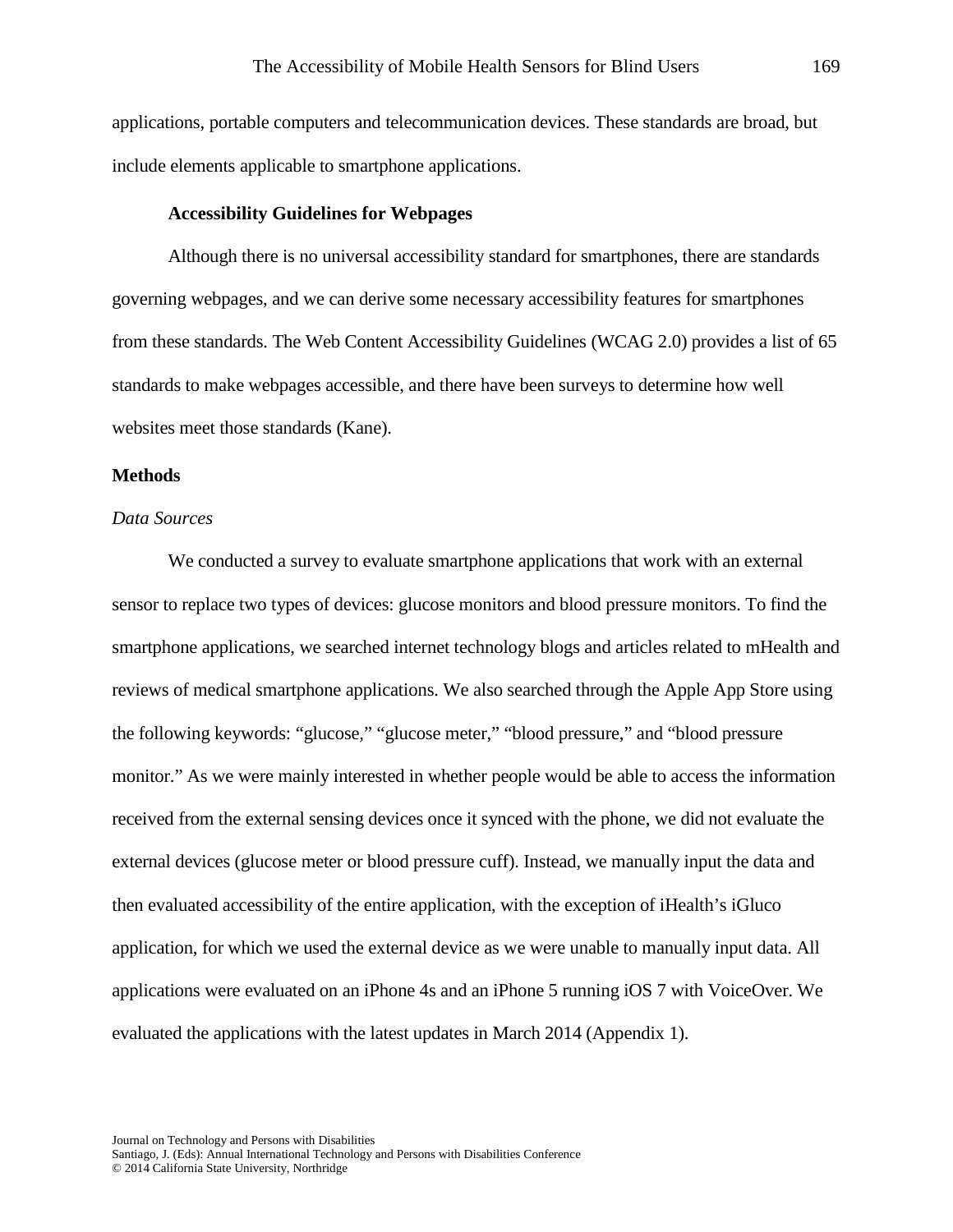## *Inclusion and Exclusion Criteria*

We chose to only evaluate iOS applications that were primarily for helping with medical problems rather than general fitness applications. We evaluated medical applications designed for use at home by patients rather than in clinical settings by healthcare practitioners and focused on applications that received information from an external device (glucose monitors and blood pressure monitors). All applications evaluated are listed in Appendix 1.

## *Accessibility Rubric*

While there is no set of accessibility standards specific to smartphones, there are recommendations provided by each smartphone platform ("Accessibility Guidelines for iOS", "Accessibility Developer Checklist"). The Federal Government also provides a standard for software applications created or funded by the government through the Section 508 amendment to the Rehabilitation act (Rehabilitation Act. *Section 508 Standards*). We drew from both the Apple accessibility guidelines and those set forth in Section 508 to create the Accessibility Rubric to evaluate each of the applications. We evaluated our applications according to the following seven guidelines:

- 1) Labels Correct: All elements have labels that correspond to what they do (e.g. an "Add" button is labeled "Add").
- 2) Traits Correct: All elements have traits that correspond to what they are (e.g. an "Add" button has the trait "button").
- 3) Values Accessible: The values of each element are accessible (e.g. a blood pressure measurement text field might have the value 120/80).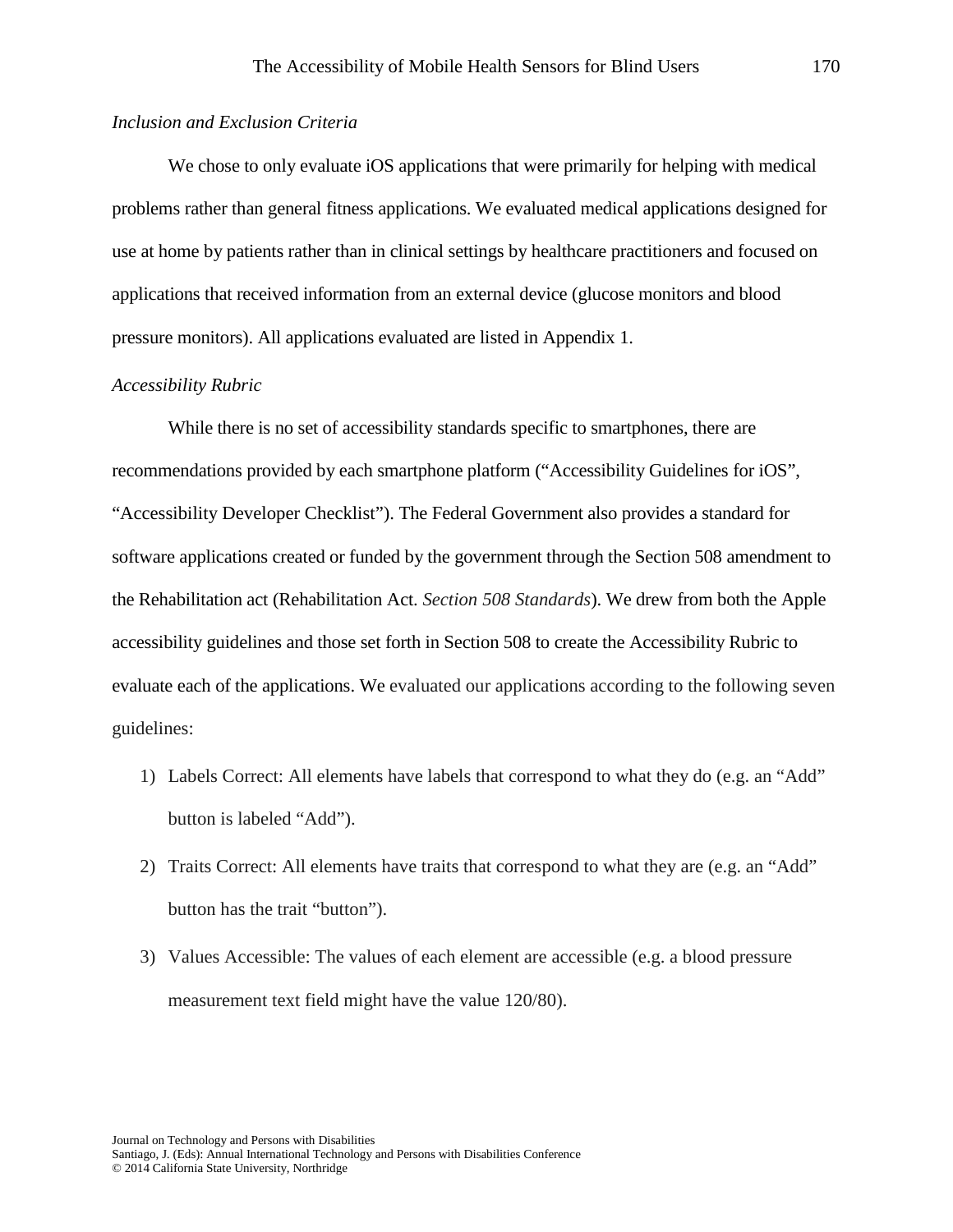- 4) Hints Provided: Hints are provided to help users navigate application (e.g. "double tap to enter information").
- 5) Table Data Coherent: All the information in a table is accessible and read in a coherent manner (measurement values and units are read together).
- 6) Traits and Labels Read Together: All of the labels and their corresponding traits are read together (e.g. a label for a button such as "add readings" is read either right before or right after the corresponding button is focused on).
- 7) Non-textual Data Accessible: Graphs, charts and other images are explained or information on them is accessible.

The first four criteria (Labels Correct, Traits Correct, Values Accessible, and Hints Provided) are based on Apple's recommendations that all elements must "provide accurate and helpful information about its screen position, name, behavior, value and type." The next two criteria (Table Data Coherent and Traits and Labels Read Together) were not explicitly mentioned in the Apple guidelines, but were developed by us when we encountered usability problems. The final criterion (Non-Textual Data Accessible) was based on Section 508's guideline that "when an image represents a program element the information contained by the image must also be available in the text." All the traits were evaluated in a binary manner: if all the elements in the application conformed to the standard for each guideline, the application passed (received a Y in Table 1); if only some of the elements conformed, it did not (the box in Table 1 is left blank).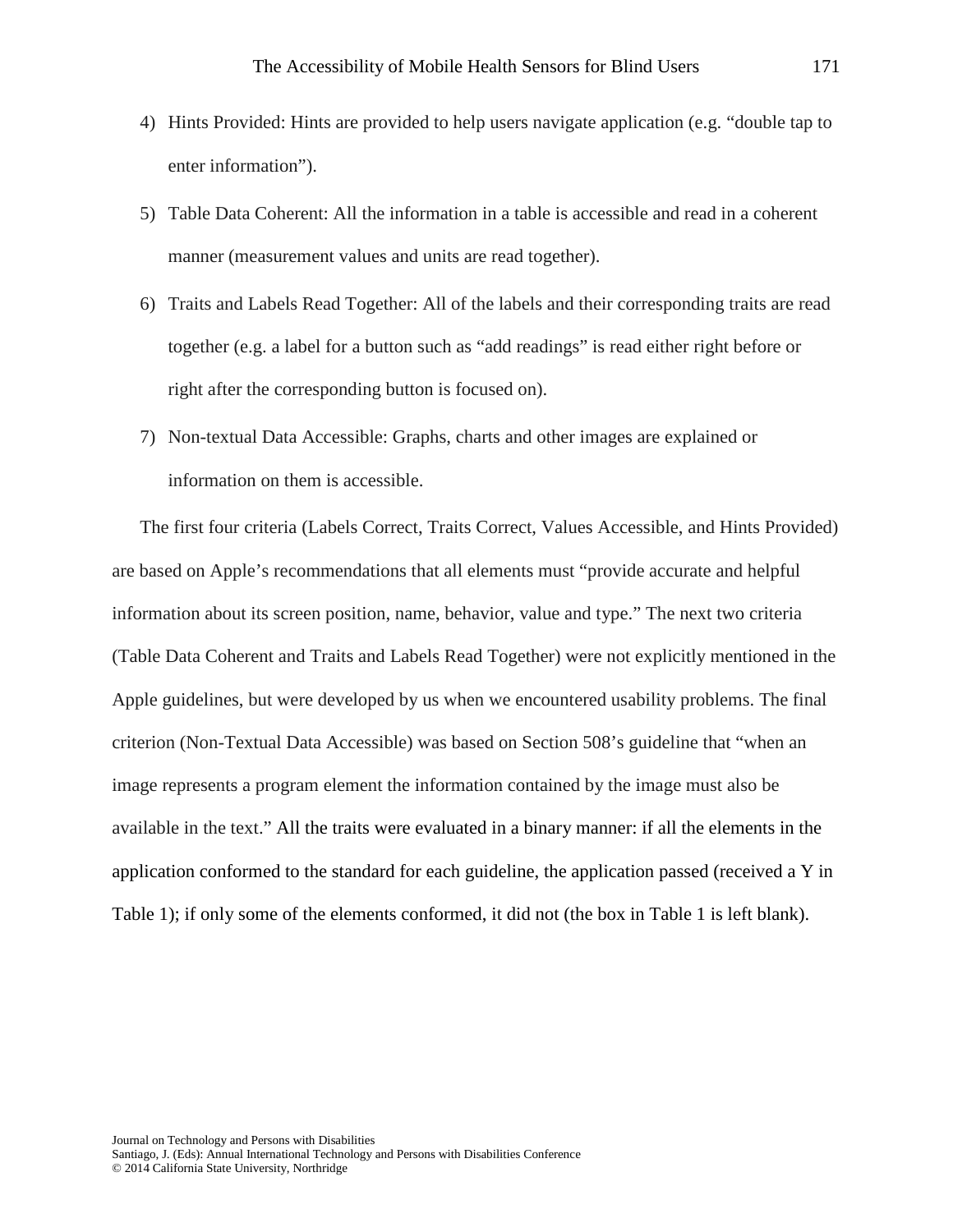Table 1. Accessibility of mHealth application across seven features. If all the elements in the application met the accessibility guideline, it received a Y. If the application did not have a

| <b>Application</b>     | <b>Labels</b><br><b>Correct</b> | <b>Traits</b><br><b>Correct</b> | <b>Values</b><br><b>Accessible</b> | <b>Hints</b><br><b>Provided</b> | <b>Table</b><br>Data<br><b>Coherent</b> | <b>Labels</b><br>with<br><b>Traits</b> | Non-textual<br>Data<br><b>Accessible</b> |
|------------------------|---------------------------------|---------------------------------|------------------------------------|---------------------------------|-----------------------------------------|----------------------------------------|------------------------------------------|
| iBGstar*               | Y                               |                                 |                                    |                                 |                                         |                                        |                                          |
| Glooko<br>Logbook*     | Y                               | Y                               | Y                                  | Y                               | N/A                                     | Y                                      |                                          |
| Telcare*               |                                 |                                 | Y                                  |                                 |                                         |                                        |                                          |
| iGluco*                |                                 | Y                               | Y                                  |                                 | Y                                       |                                        |                                          |
| iHealth BP<br>Monitor* |                                 |                                 | Y                                  |                                 | Y                                       |                                        |                                          |
| Withings**             |                                 | Y                               | Y                                  |                                 | Y                                       |                                        |                                          |
| $iBP**$                | Y                               |                                 | Y                                  |                                 | Y                                       | Y                                      |                                          |
| myVitali**             |                                 | Y                               | Y                                  |                                 |                                         |                                        |                                          |
| DigiFit**              | Y                               |                                 | Y                                  |                                 |                                         | Y                                      |                                          |

certain element it received a N/A.

**\*Glucose Monitors, \*\*Blood Pressure Monitors**

# **Discussion**

The results of our study are summarized in Table 1. We evaluated glucose monitoring applications from four companies: iBGstar, Telcare, Glooko, and iHealth (Appendix 1). Both the iBGstar and Telcare applications allowed one to manually input blood glucose data without the external device. For the Glooko application, we were unable to evaluate one of the guidelines (whether the table data was coherent) without the external device, and that is labeled N/A in Table 1. We used the external device to add measurements for the iHealth iGluco app, as we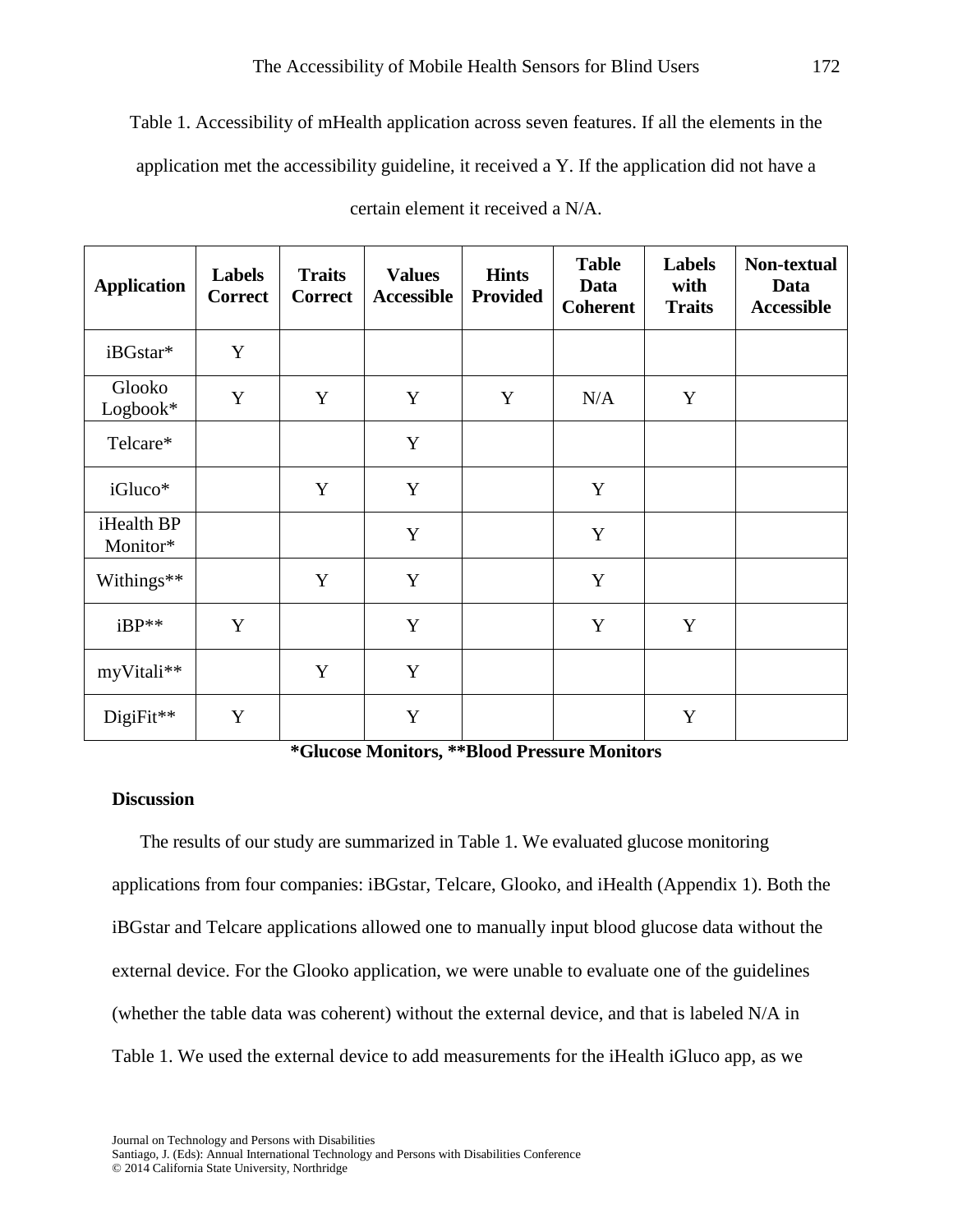were unable to manually add data. We evaluated blood pressure monitors from iHealth, Withings, iBP, myVitali and DigiFit (Appendix 1).

Although the majority of the features in all the applications were somewhat accessible, we found that none of the applications met all the guidelines. On average, applications met 2.6 out of 7 accessibility guidelines, with two applications (iBGstar and Telcare) meeting only one guideline, and one application (Glooko) meeting 5 of the 6 guidelines it was graded on (one of its features was not evaluated). In general, elements that were standard iOS elements, such as tabs for multiple pages in an application or add buttons for adding data, were accessible, as they had the correct labels, traits, values, and often had hints. However, when the developers added their own elements, they rarely included the information that would make them accessible and often did not provide the correct labels, traits or values for the elements.

One problem with many of the applications was that the visual design of the elements often did not correspond to an understandable audio layout. For example, in many applications, the labels for buttons would be above the buttons, and if there were multiple buttons in a row, the labels would receive the focus first then the buttons themselves, making it difficult to determine which buttons corresponded to which labels. Additionally, the measurements in many tables were difficult to read as values and their units were separated (e.g. a blood pressure reading of 120 mmHg/70 mmHg and 80 beats/min taken on Sept. 28th, might be read as "120, 70, 80, Sept. 28, 2013, mmHg, mmHg, beats/min"). Finally, two of the applications (iHealth and Withings) did not switch pages correctly; the application would switch pages, but VoiceOver would continue relaying information from the previous page.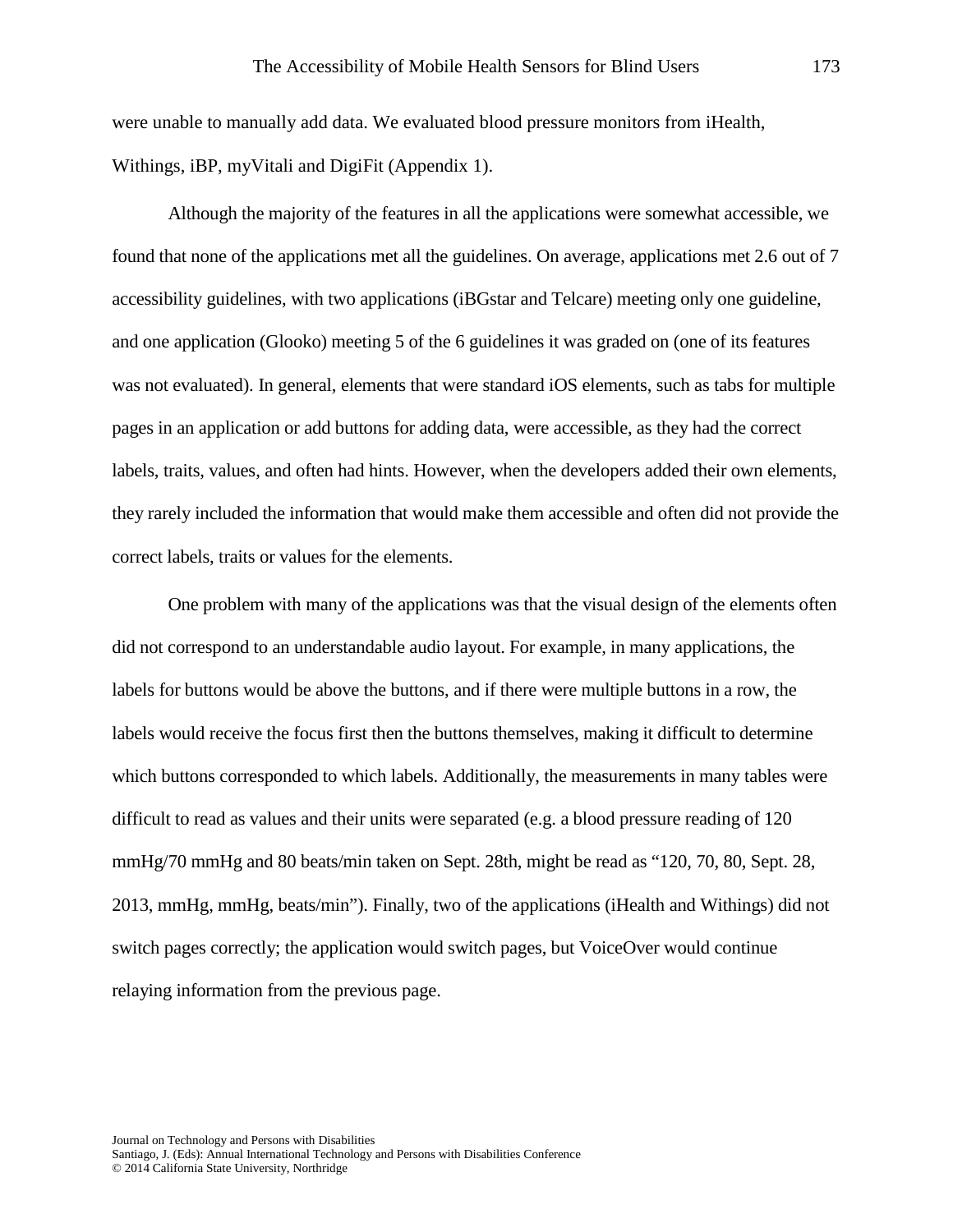# **Conclusion**

None of the mobile health applications that we evaluated met all of the accessibility criteria recommended by Apple and Section 508. Additionally, many of them had problems that were outside of the scope of the Apple guidelines (which generally are concerned with making individual elements accessible as opposed to making sure the flow of the application is accessible). In the future, we would like to extend this study to other smartphone platforms such as Android and Windows, and we believe a universal set of smartphone accessibility guidelines needs to be developed. Although there is exciting potential for mHealth applications to make both inaccessible devices and health records usable by people who are blind, there is a great need to ensure that the developers include accessibility considerations when designing applications.

# **Appendix 1: mHealth Applications Evaluated**

- 1) iBGstar Diabetes Manager Application, sanofi-aventis, Version 2.2
- 2) Telcare, Telcare Inc., Version 2.0.1
- 3) Glooko, Glooko, Inc., Version 2.5.0
- 4) iGluco, iHealth Lab, Inc., Version 3.0.1 (used with Wireless Smart Glucose Meter, Model BG5)
- 5) iHealth MyVitals App, iHealth Lab, Inc., Version 2.3.4 (BP)
- 6) Health Mate, Withings, S.A.S. Version 1.32.2
- 7) iBP, Leading Edge Apps LLC, Version 6.1
- 8) myVitali, myVitali AG, Version 1.5.1
- 9) DigiFit, DigiFit, Inc., Version 7.51